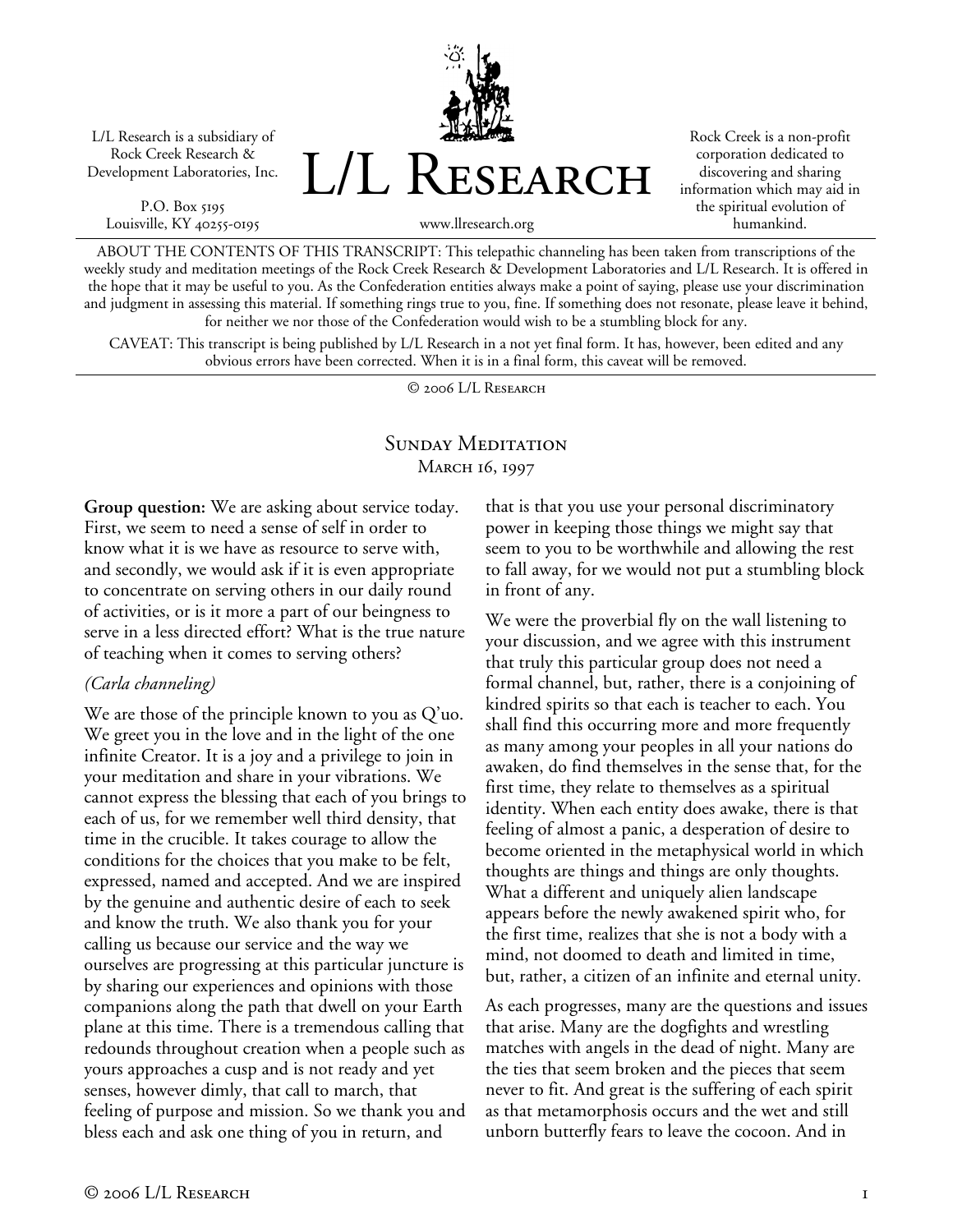this experience, were each of you not to want to help others [it] would be remarkable. It is natural and appropriate for each of you to hope and, indeed, to know that you can serve. If we could leave you with one thought it would be that one: you will serve. Fear not. Do not be distraught because you are confused or because you have not that mountaintop experience on this particular day at this particular time. You shall perform your mission. Each of you shall serve effectively that light and that love that you so adore. You cannot fail at this, for as you breath in and as you breath out you are an essence. You are a personality shell in a second-density body that hides your consciousness from yourself and, to a lesser extent, from the world around you. You are the one great original Thought. You are Love.

And those who are joined with us on this particular day all have native homes in densities that are sweeter and more open and closer to the original vibration of unconditional love. Beneath the masks and roles that are appropriate for each to play in your dance on the sea of confusion you are who you are and it is that essence that is your gift and your main service. As you breathe in and as you breathe out, you breathe the world, you breathe illusion, and you are love. As you have breath so shall you be mortal, and this mortality clothes one in a flesh that creates a lack of memory, a lack of contact with those things that pertain to your infinite self. This does not disturb your essence. You can lessen the ease with which your native vibrations can ripple out. You can be blessed, expressive of essence. You can be more true to that underlying and encircling essence, but you shall, without fail, perform your service and complete your mission because your basic mission is to live a life amongst those people with whom you find yourself, having a heart that is consciously open as is possible on a stable basis.

When one worries and strives and struggles it may seem that the night falls and nothing can be seen, yet always the self lies waiting for you to allow its depths to rise up into conscious awareness. There is a spring inside each in that sanctum of the heart, and it bubbles forever with the clear water of light and love. The Creator has placed His tent within this inner sanctum and patiently, lovingly and personally waits for your touch upon the door, for your step upon the stairs, hoping that you shall come in and sit with It. And there is no greater joy that the Creator has than that joy of being joined in

communion within the heart. The Creator has enormous infinite love for you. There is a personality, a personhood to that quality of love. It is not impersonal. It is not general or vague. The Creator finds each vibratory complex beautiful and loves each just as it is.

For those in third density and within incarnation such unconditional love is not particularly easy to find access to. And we are aware that you hope to find more resources to help you become a better servant. Certainly our first suggestion to each would be to enter into a deepening and more comprehensive awareness of the self, especially those parts of the self this instrument would call the dark side, for this complete and total self encompasses all that there is. Each of you has made repeated choices in this incarnation, and those choices have been to emphasize, for the most part, the positive qualities. However, your culture does not teach you to deal with the other path of the self with the appropriate kindness. And so each has faced that self that murders and steals and blasphemes and envies and lusts. And each has turned a hard heart to the self and said, "I judge this part unworthy."

It is not that we disagree with how wretched each of us is, for truly when one is all things one does encompass the pain and suffering of all time and all space as well as the brightness and glory of the light. But it is our humble opinion that these parts of self are actually other than they seem. Within third density, however, the knowledge that nothing is what it seems is a cold and unpersuasive thing. We are not sure how to suggest to each of you that you find the courage and nerve to forgive yourself for being human. In the world of illusion you, too, must be of the same stuff made. You cannot bring into this illusion an undeniable reality, for the whole purpose of illusion is to so confuse you that you finally give up using the tools of intellect and logic in order to make sense out of life, for life does not make logical sense in the normal use of that term. Certainly each has been in that state of mind wherein all things were seen to be perfect. And these are moments of rare beauty and joy. And yet they feed only the self. You cannot give them as presents to others or persuade any because you have been persuaded, for this is the density of choice, and each entity must face that choice of whom to serve, how to serve, for himself.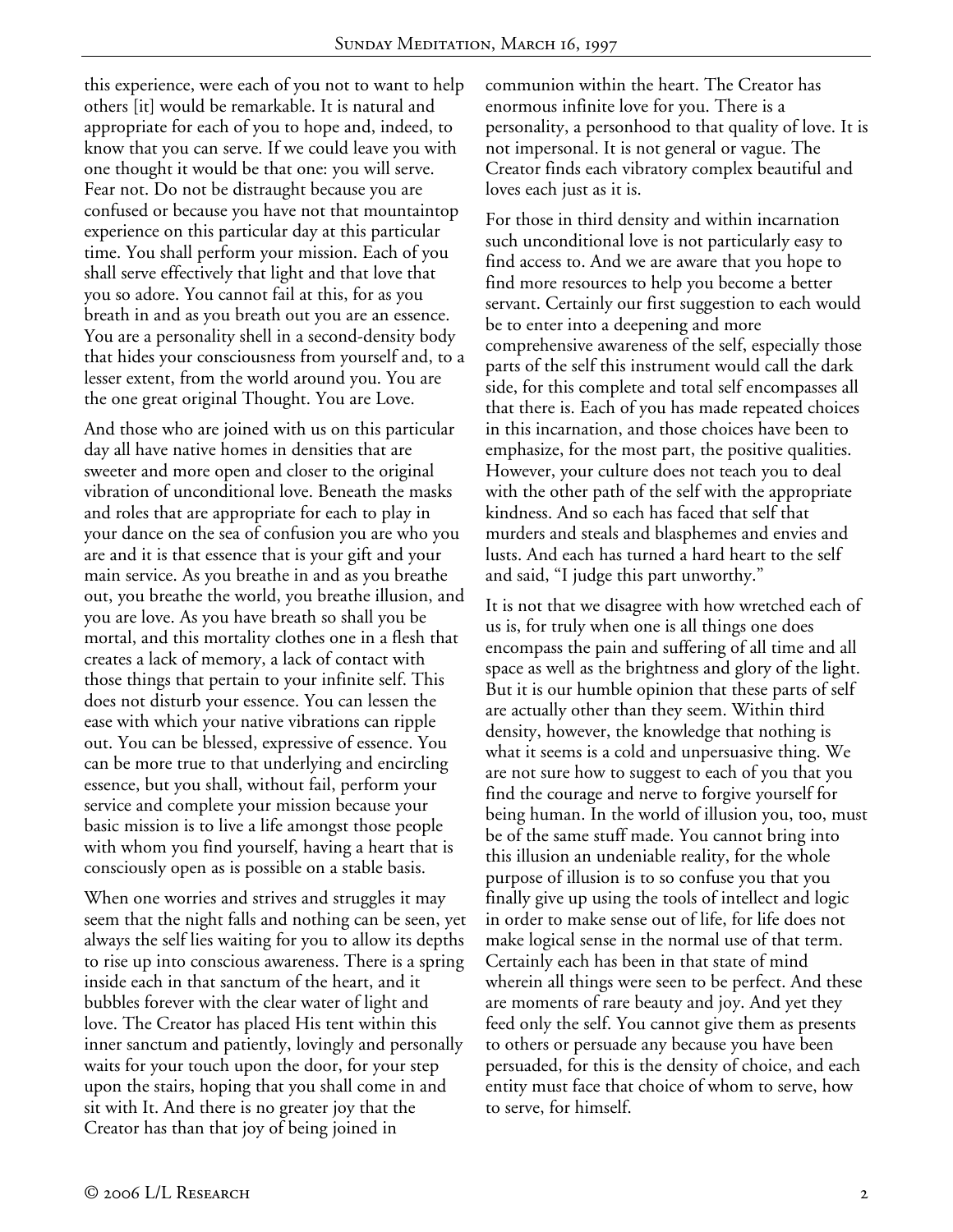However, we can assure you that there are ways to be of service to others besides simply being. It is just that it all begins with loving yourself. We cannot overemphasize this step, nor can we say that it is an easy or simple thing, for the self must first be plumbed and seen, not in great detail, perhaps, but in the sense of facing that ravening wild beast that dwells within each and that has the power of the vampire, pulling on the energy of self when it is not loved. Each of you has forgiven others tremendous things, but have you forgiven yourself for the small things, much less for the things that you consider large? How difficult it is to turn and see self. Many never achieve knowledge and must project all that occurs with them in their life upon other entities, and this is one of the things that other entities are here to offer. Indeed, each of you has played that part for others, being the mirror that reflects and offers catalyst. Each of you has experienced that great feeling of seeing self for the first time because someone else was a good mirror. But the first mirror we suggest you hold up to yourself.

The one known to you as Jesus was reared in a climate of what this instrument calls the Old Testament, the Ten Commandments, the Law of Orthodoxy. This teaching was tempered by much mysticism, but when this entity began to teach others it suggested that all of the law and all that the prophets had said could be replaced by loving the Creator and loving others as one loved oneself. One cannot become able to love others unconditionally until one has forgiven the self. We encourage each to press on towards self-acceptance, self-forgiveness and that feeling that each day is a new one, each moment is a clean and untouched thing.

When one seeks to serve others one has chosen the most subtle of activities. Certainly there is never any harm in perceiving an entity in need, of offering aid in a general sense, of suggesting that you are there for that person. Certainly when one is asked to be of service in this and that way one may respond to one's fullest for this is the green light that says, "Please impose your values. Express your feelings to me. I will listen because I am seeking." Seldom is service that simple. Often it is a matter of dropping seeds. A smile is a seed. An open book that says on the front, prayer, or meditation, that is a seed. Those who come into your environment see what you are reading and something in them is refreshed, for are we all not one? An open hand. A kind word. The

commonplaces of ordinary life. These are riches indeed and within them lie all the service imaginable, for as you speak to one and to another in the normal run of things you speak to all. Release the concept of numbers. It does not matter how many perceive that which you offer. One is enough. One is a bounty. For that one is the Creator. Each entity is a holograph of all that there is. There is no loss. There is no way to be lost. You are in the creation.

To a deeper level let us move and look at this being, this essence of self. We always greet each of you in the love and in the light of the infinite Creator because it is our opinion that that is all that there is. The great original Thought is a vibration known as love, that insipid word for which we cannot find a substitute for. All that is created is created of light which is the product of free will acting upon love. At this level is the identity and beingness of each. At the level of pure vibratory complex you cannot help but be yourself. Within third density there is tremendous opportunity to accelerate the rate of spiritual evolution. And so as you go forth each day, realize that this process will take you and shake you and things will come rattling loose from time to time. Change, as this instrument says, is often uncomfortable. And change you will if you are listening and acting upon the desires of your heart. It is sometimes a tough, brutal journey. The landscape is sometimes very barren. As each goes through those initiations and that dark night of the soul that this Lenten season is so appropriate for is experienced, you do not know when you approach another what state that person is in. You do not know to whom you are an oasis. You are the water that quenches the thirst by your being.

Before we go to questions and answers we would ask you to rest in that beingness and experience yourself as we experience you. How precious you are. How beautiful. Touch into this beauty, this grace. Feel that light as you move into the place of love within self. Feel the radiance beginning. And know that it is not from you that that radiance comes. All you can do is prepare the channel for the infinite love and light of the one Creator to flow through you into the world of manifestation. The suffering, the questioning, the doubting, the pain, and the suffering and agony of all that you experience is for one thing: to hollow you and to focus that emptiness so that it is ready to receive. For those upon the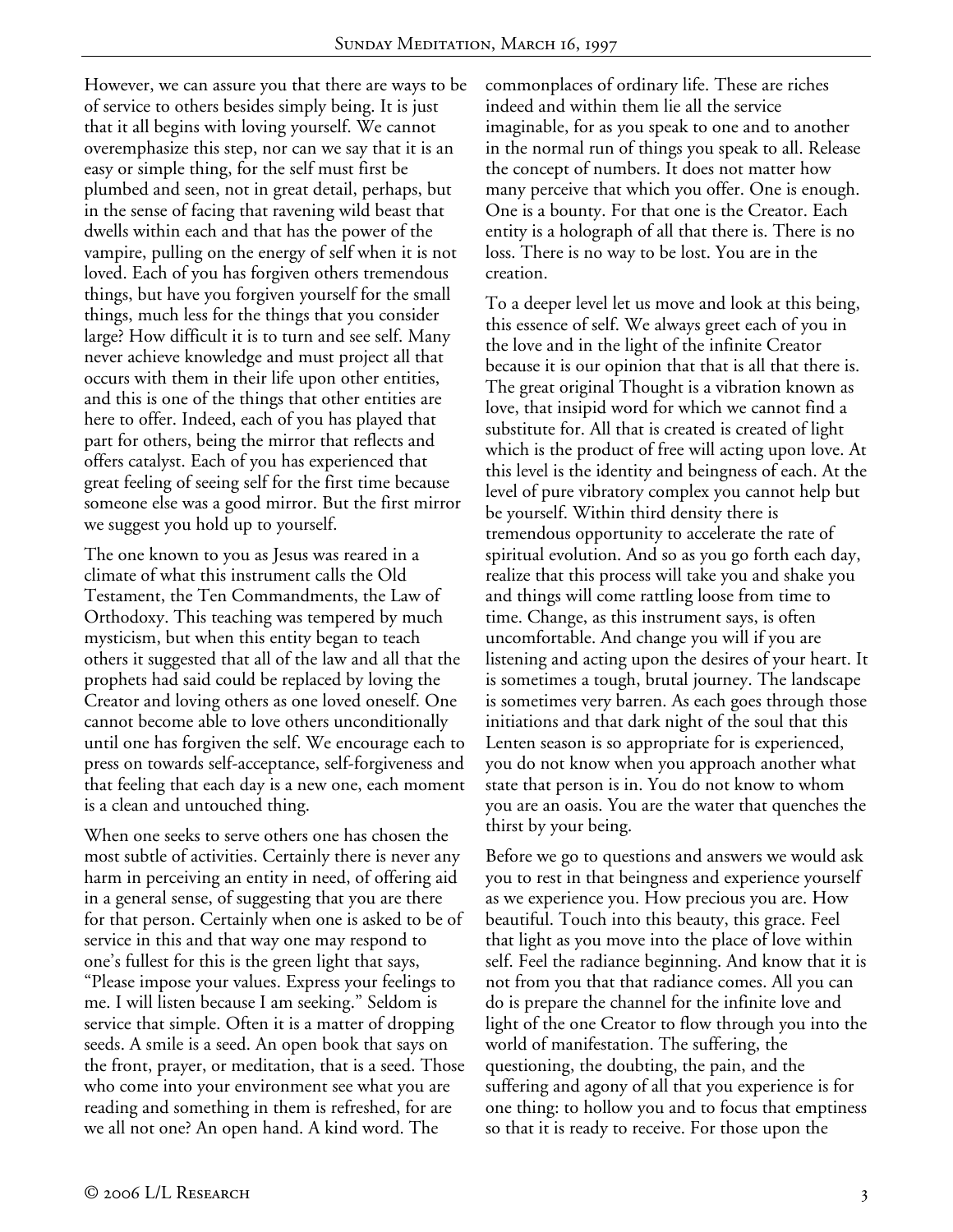service-to-others path, those to whom we wish to speak, what is being received is infinite love and as it flows through you into a channel that you have cleared it radiates into all of your Earth world. It is for this that you came: to live a life filled with many sacrifices as things fall away and you begin to know what is valuable, what is beautiful, what is true. You are a witness, and yet you are what you witness in that wonderful paradox that is the signal of the metaphysical world. It will always baffle the mind and it hopes to so baffle it that you will make the trip from head to heart.

As you wash dishes, as you attend your daily toilet, as you diaper a child, as you pull a weed, as you sit in a blue funk and wish everyone were dead, you are serving the Creator. It does not matter how many you serve. But only that you be yourself and experience as fully as possible what the Creator has placed before you, for those things that are for you will come to you. You have prepared for yourself a line of growth. When one resists this line one may go in other directions, but there is only one place you are attempting to get. You can make your journey longer by resisting, but it shall be that same journey. Consequently, it profits one to contemplate how to cooperate with this rhythm and vector you experience in the flow of your own living. Know each thing in terms of praise and thanksgiving. Many things are easy to offer praise and thanksgiving for, and yet as each of you has said in the discussion prior to this channeling, as this instrument calls it, each has made that point.

So we simply urge you to love. Love the Creator. Love yourself. Love each other any way you know how to. Any which way. You cannot err. You can seem to fail again and again. Yet you truly make no mistakes. For you are, at all times, secure, safe and centered. You will learn to experience more and more how to allow yourself to feel that center that is already there.

We would at this time open the meeting to questions. Are there any at this time?

**R:** D has discovered he was someone close to Tesla and now he seems to be getting psychic attacks, being paralyzed from the waist down, his gear is breaking down, and a dowser has found alien energy in his house. Could you comment in any way you feel is appropriate?

We are Q'uo, and we grasp the query. When one is attacked it is natural to defend, and yet in the sense of psychic greeting the defense creates the prolongation of attack. The one known as Jesus has said, "Resist not evil," and we would say know this greeting as coming from the self, as the child has been spurned by the parent. This child does damage, hits people with the toy truck, bangs on the piano. This is not lovable behavior, and yet this too is part of self. We would suggest that when an entity is faced with a new part of self the solution is, as always, love. These footsteps, this paralysis, find the courage to give praise and thanksgiving for this and any condition. Find the serenity to seek the heart of this greeting, and see that heart as that which, when loved, shall be transformed. There are reasons that a veil of forgetting drops when an entity enters into incarnation. When this veil is penetrated within incarnation an entity feels she is seeing self and yet this self is but a shell and that self is but a shell, and the essence lies beneath, between and around both and yet is neither. When the feared is finally seen with love then shall phenomena make little difference.

We would be glad to continue further if the entity who asked this question would wish to requery. Is there another question at this time?

**B:** No question. Just wanted to say that you said some things in today's session that really moved me. As I prepare to move off into my next step of growth I just want to say that I am really going to miss these Sunday sessions. And I just want to thank you for everything.

My brother, we thank you as well and could not put it better. Is there another query at this time?

## **Questioner:** *(Inaudible)*.

We are Q'uo and are aware of your query. My sister, the runaway technology, as this instrument would put it, of your peoples is that of the child with toys. The child is not large enough to grasp how to care for and treat his objects of interest and amusement. This shall be very confusing which is as things should be. We cannot comment upon specifically what effect or direction your culture shall move but only encourage each to see the innumerable and ephemeral ripplings of the ascent of intellectual knowledge with equanimity. Whatever seems good or evil, whatever seems hopeful or disastrous, is illusion. And so we encourage each to turn always to